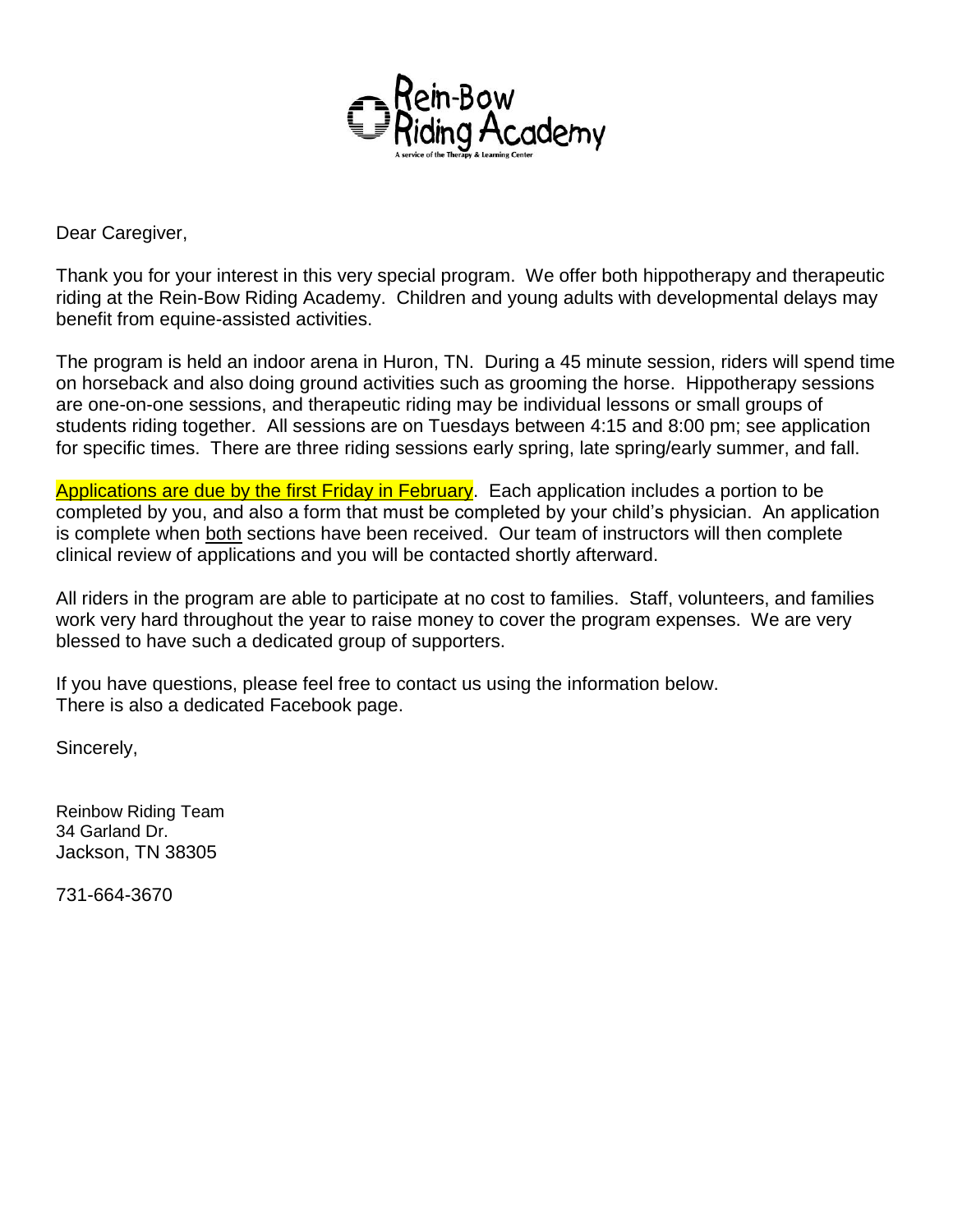

### **Rider Application Form Riding Season Year \_\_\_\_\_\_\_\_\_**

| Please number the session dates in order in which you would prefer:                                                                                                                                                                                   |                             |                       |                       |  |  |
|-------------------------------------------------------------------------------------------------------------------------------------------------------------------------------------------------------------------------------------------------------|-----------------------------|-----------------------|-----------------------|--|--|
| Session 2 (Summer)<br>Session 1 (Spring)                                                                                                                                                                                                              | $\mathcal{L}^{\mathcal{L}}$ | Session 3 (Fall)      |                       |  |  |
| Please check all session times when your child is available to participate in lessons:                                                                                                                                                                |                             |                       |                       |  |  |
| $\Box$ 5:00 - 5:45 pm<br>$\Box$ 4:15 - 5:00 pm                                                                                                                                                                                                        | $\Box$ 5:45 – 6:30 pm       | $\Box$ 6:30 – 7:15 pm | $\Box$ 7:15 – 8:00 pm |  |  |
|                                                                                                                                                                                                                                                       |                             |                       |                       |  |  |
| Note: Should the physical condition of the participant change at any time, a new physician's referral form must be<br>completed. Any surgeries or change in medication must be reported immediately. Contact your instructor for additional<br>forms. |                             |                       |                       |  |  |

------------------------------------------------------------------------------------------------------------------------------------------------------------------

*For office use only:* Full packet obtained on: \_\_\_\_\_\_\_\_\_\_\_\_\_\_\_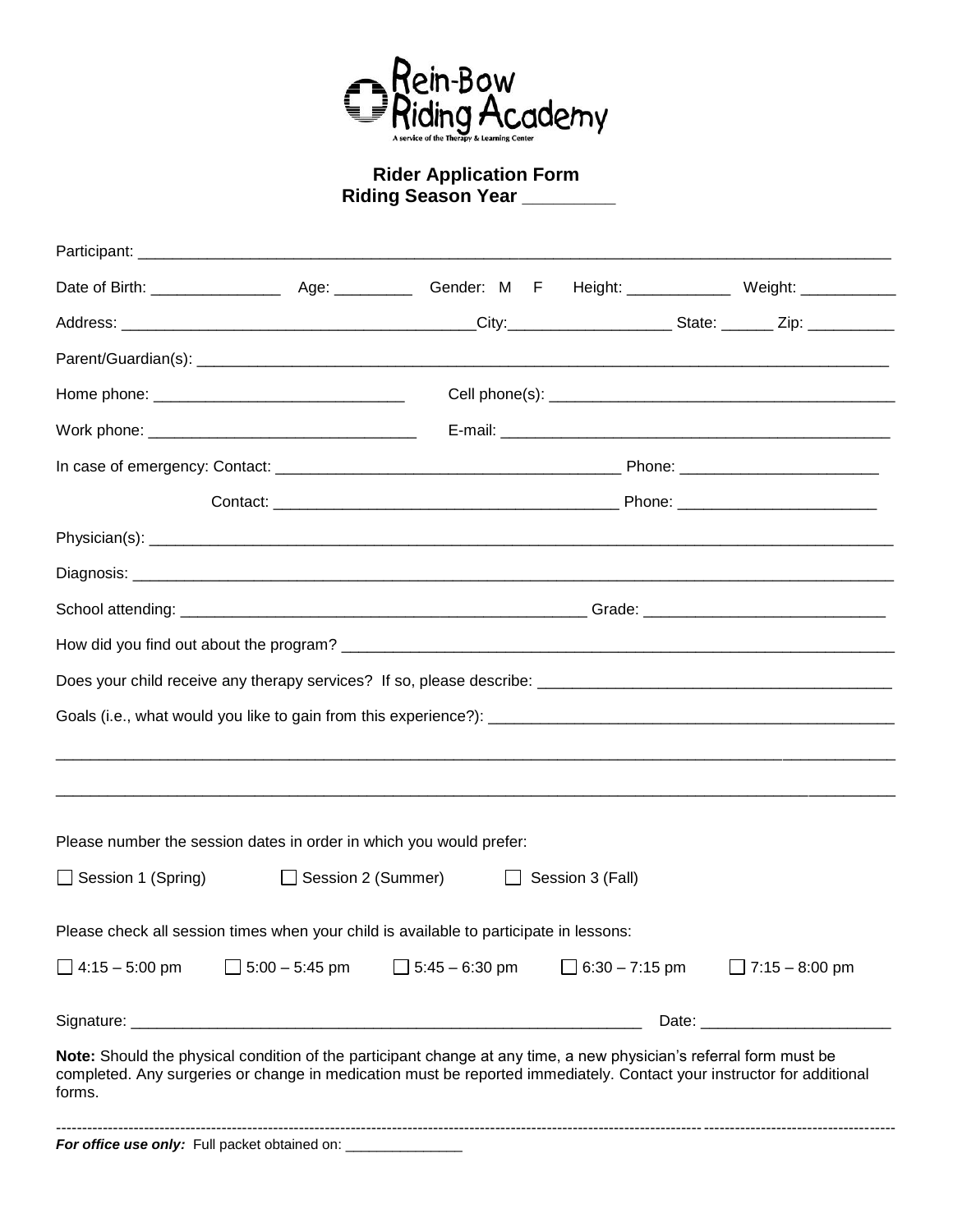### **Rein-Bow Riding Academy Release and Indemnity Agreement Year \_\_\_\_\_\_\_ Parent/Guardian of Participants**

The undersigned, as parent/parents or guardian of a minor, for and in consideration of the agreements of Rein-Bow Riding Academy and Therapy & Learning Center to provide riding instructions, facilities and horses to the said minor, does/do hereby forever release, acquit, discharge, indemnify and hold harmless Rein-Bow Riding Academy and the Therapy & Learning Center, its officers, directors, trustees, agents, employees, representatives, successors and assigns and including all volunteers assisting them, for all manner of claims, demands, suits and damages of every kind and nature, which the undersigned or the said minor may have against Rein-Bow Riding Academy and the Therapy & Learning Center, its officers, directors, trustees, agents, employees, representatives, successors, or assigns, or volunteers on account of any personal injuries, physical or mental condition, known or unknown, to the undersigned or the said minor, or the treatment thereof or any other damage arising as a result of or in any way connected with the acts of Rein-Bow Riding Academy and Therapy & Learning Center, its officers, directors, trustees, agents, employees, volunteers, successors or assigns, including, but not limited to, their negligence or gross negligence in rendering the services above described or in any way incidental thereto, including, but not limited to, the providing of any animals for such riding instruction, therapy, or riding.

If any provision of the Release Agreement shall be deemed invalid or unenforceable under applicable law, such provision shall be ineffective only to the extent of such prohibition or invalidity, without invalidating the remainder of such provision or the remaining provision of the agreement.

#### **WARNING**

Under Tennessee law, an equine professional is not liable for injury or death of a participant in equine activities resulting from the inherent risk of equine activities, pursuant to Tennessee Code Annotated, Title 44, Chapter 20, Section 1.

| Parent/Guardian Signature: Management of the Contract of the Contract of the Contract of the Contract of the Contract of the Contract of the Contract of the Contract of the Contract of the Contract of the Contract of the C |  |
|--------------------------------------------------------------------------------------------------------------------------------------------------------------------------------------------------------------------------------|--|
|                                                                                                                                                                                                                                |  |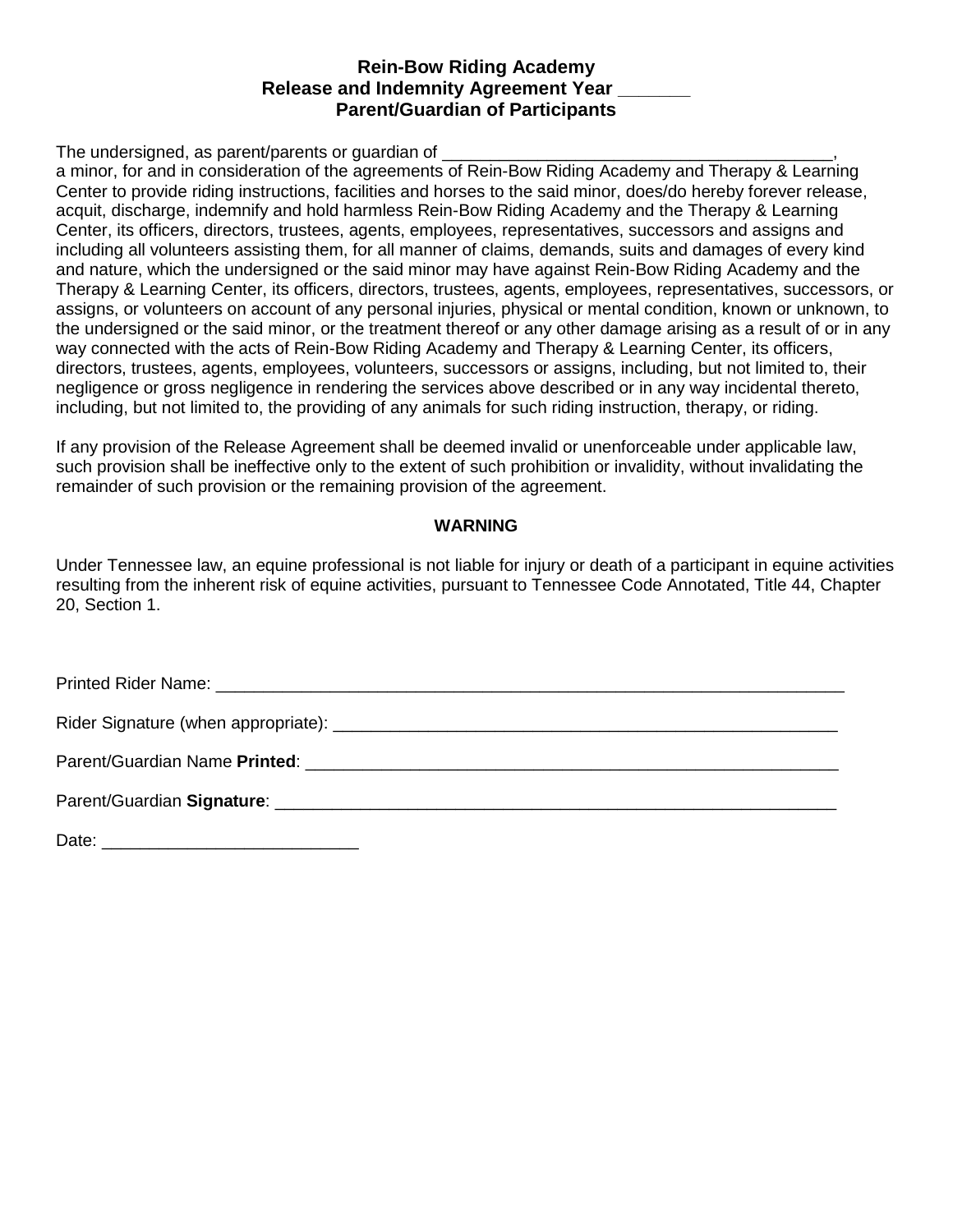### **Rein-Bow Riding Academy/Therapy & Learning Center Authorization for Emergency Medical Treatment Form Year\_\_\_\_\_\_\_**

| In the event of emergency contact:                                                                                                                                                                                                                                                                                                                                                                                                                                                                                                                                                                                                                                                                                                                                                       |  |  |  |  |  |
|------------------------------------------------------------------------------------------------------------------------------------------------------------------------------------------------------------------------------------------------------------------------------------------------------------------------------------------------------------------------------------------------------------------------------------------------------------------------------------------------------------------------------------------------------------------------------------------------------------------------------------------------------------------------------------------------------------------------------------------------------------------------------------------|--|--|--|--|--|
|                                                                                                                                                                                                                                                                                                                                                                                                                                                                                                                                                                                                                                                                                                                                                                                          |  |  |  |  |  |
|                                                                                                                                                                                                                                                                                                                                                                                                                                                                                                                                                                                                                                                                                                                                                                                          |  |  |  |  |  |
|                                                                                                                                                                                                                                                                                                                                                                                                                                                                                                                                                                                                                                                                                                                                                                                          |  |  |  |  |  |
| In the event that emergency medical aid/treatment is required due to illness or injury during the process of receiving<br>services, or while being on the property of the agency, I authorize Rein-Bow Riding Academy to:<br>1. Administer emergency treatment.<br>2. Secure and retain medical treatment and transportation, if needed.<br>3. Release client records upon request to the authorized individual or agency involved in the medical<br>emergency treatment.<br>This authorization includes x-ray, surgery, hospitalization, medication and any treatment procedure deemed "life<br>saving" by the physician. This provision will only be invoked if the person(s) above is unable to be reached.<br>Date: Consent Signature: Case 2014<br>Client, Parent or Legal Guardian |  |  |  |  |  |
| <b>Non-Consent Plan</b><br>I do not give my consent for emergency medical treatment/aid in the case of illness or injury during the process of<br>receiving services or while being on the property of the agency.<br>Parent or legal guardian will remain on site at all times during equine-assisted activities.<br>In the event emergency treatment/aid is required, I will the following to take place:                                                                                                                                                                                                                                                                                                                                                                              |  |  |  |  |  |
| Date: ________________ Non-Consent Signature: ___________________________________                                                                                                                                                                                                                                                                                                                                                                                                                                                                                                                                                                                                                                                                                                        |  |  |  |  |  |

Client, Parent or Legal Guardian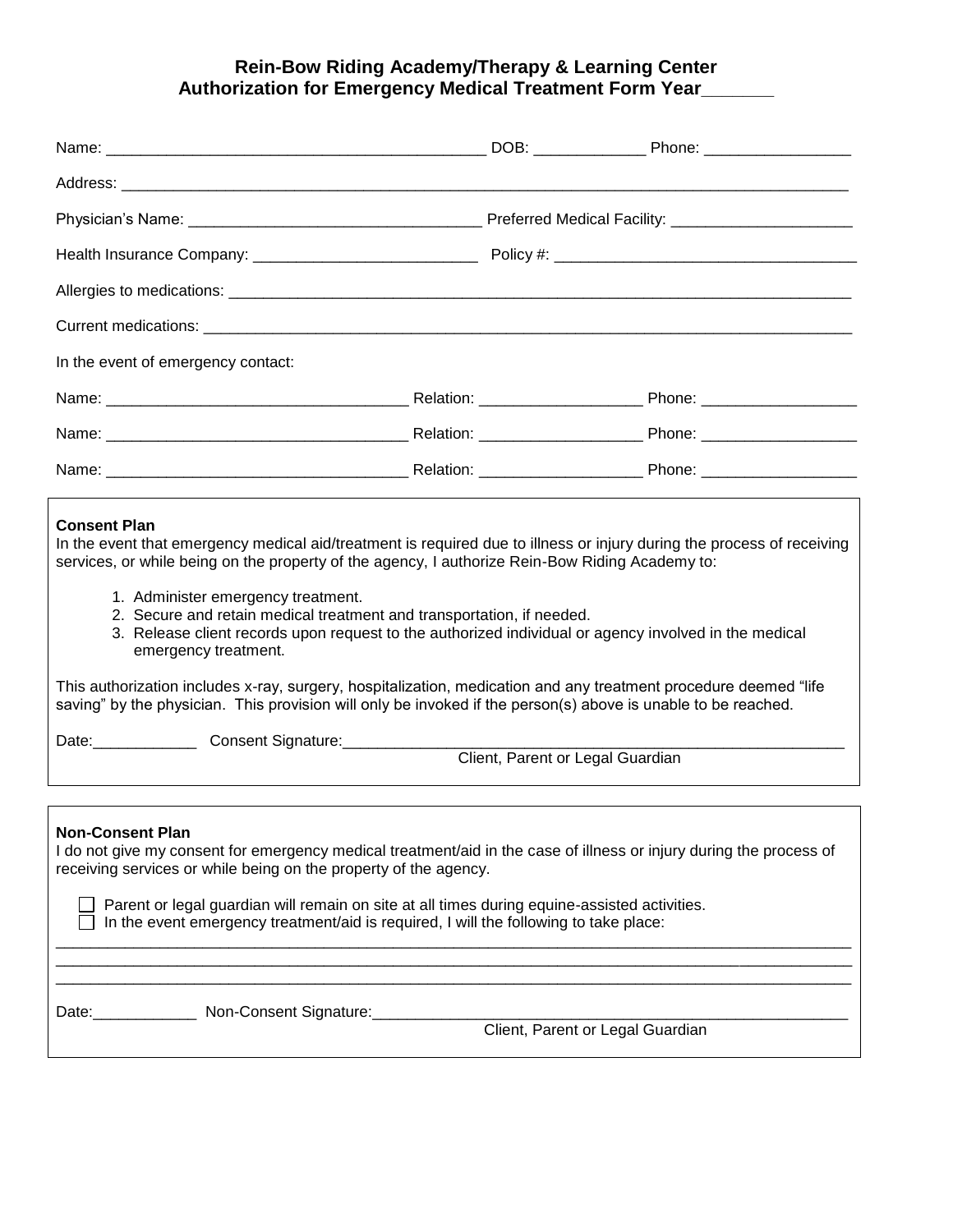# **Rein-Bow Riding Academy/Therapy & Learning Center**

# **Consent to Photograph Year \_\_\_\_\_\_\_\_**

| Jackson-Madison County General Hospital District and/or West Tennessee Healthcare ("WTH") a           |  |
|-------------------------------------------------------------------------------------------------------|--|
| non-exclusive, royalty-free license to use any and all photographs, videotapes, digital images, and   |  |
| audio recordings taken of me and/or child by or for representatives of the system. I understand and   |  |
| agree that this material may be used in one or all of the following:                                  |  |
| Radio / Television Broadcasts                                                                         |  |
| Newspaper / Magazine Articles                                                                         |  |
| <b>Print Materials / Advertisements</b>                                                               |  |
| Web Site / Internet                                                                                   |  |
| This consent will not expire until such time as the District and/or WTH no longer desires to use or   |  |
| disclose the information described above for the general purposes for which this consent was          |  |
| obtained. You may revoke this consent, and if you wish to do so, you may send a letter to the Privacy |  |
| Coordinator, West Tennessee Healthcare, 620 Skyline Drive, Jackson, TN 38301.                         |  |
|                                                                                                       |  |
|                                                                                                       |  |
|                                                                                                       |  |
|                                                                                                       |  |

Witness: \_\_\_\_\_\_\_\_\_\_\_\_\_\_\_\_\_\_\_\_\_\_\_\_\_\_\_\_\_\_\_\_\_\_\_\_\_\_\_\_\_\_\_\_\_\_\_\_\_\_\_\_\_\_\_\_\_\_\_\_\_\_\_\_\_\_\_\_\_\_\_\_